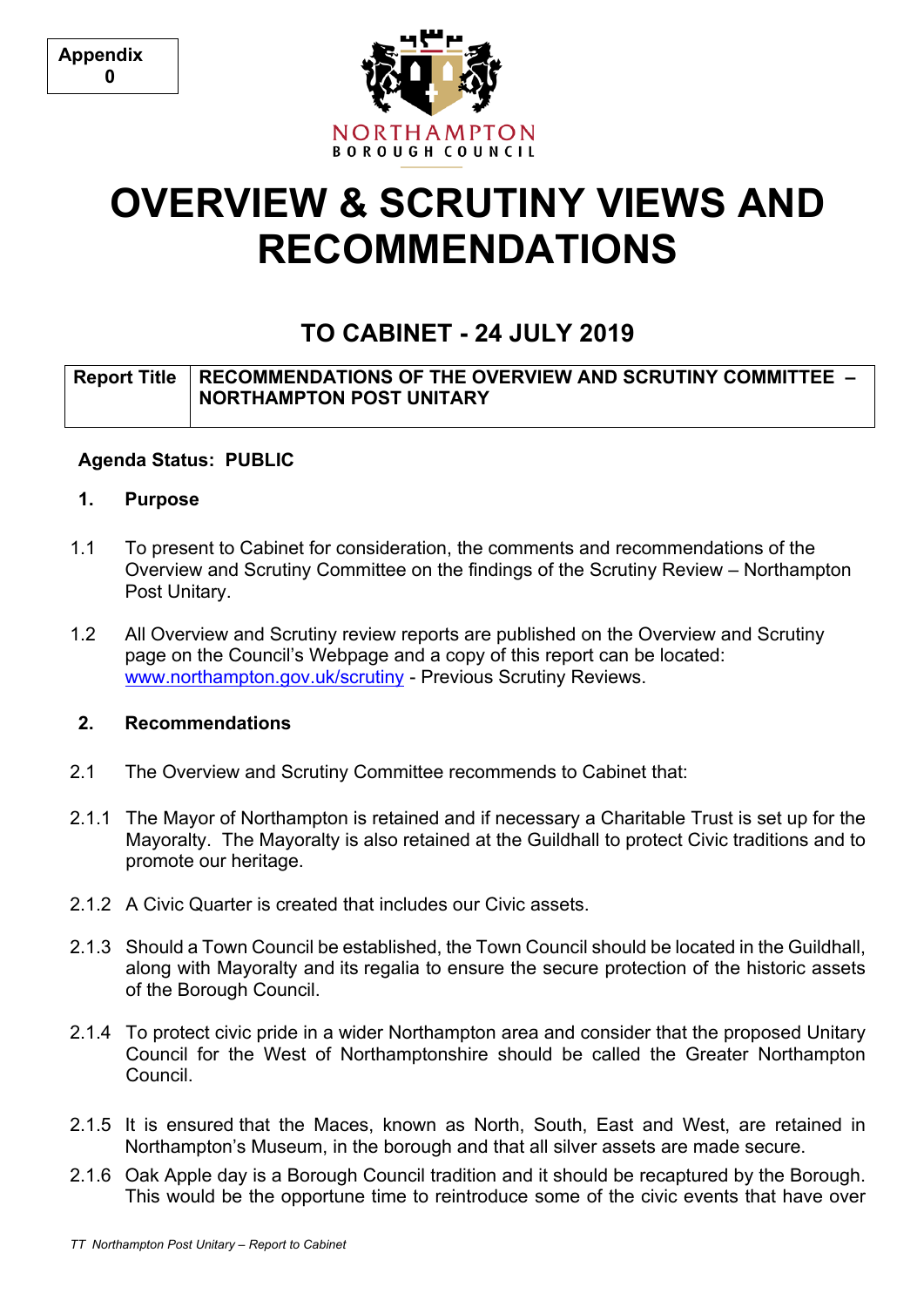time disappeared, for example May Day celebrations and celebrate other cultural celebrations.

- 2.1.7 Other key roles of the Mayoralty must be protected, including:
	- The Mayor is the Chair of the Housebound Fund
	- The Mayor is the President of Town Twinning
	- The Mayor is the President for St John's Home
	- Honorary Freeman take place just once every civic term
	- Hereditary Freeman take the oath from the Mayor
- 2.1.8 The re-establishment of the roles of Major's Serjeant and Town Serjeant, as Honorary roles, for example the office of Alderman or former Councillor are investigated and introduced.
- 2.1.9 Publicity and marketing of the Mayoralty is good; but it should be widened further to include proactive use of leaflets at locations such as the train station and libraries and more use of social media.
- 2.1.10 Cabinet is informed that it is the aspiration of the Scrutiny Panel that Northampton is a City of Culture by 2025.

#### **3. Background and Issues**

- 3.1 Following approval of its work programme for 2018/2019, the Overview and Scrutiny Committee, at its meeting in March 2018 commissioned Scrutiny Panel 3 to undertake the review – Northampton Post Unitary. An in-depth review commenced in June 2018 and concluded in May 2019.
- 3.2 A Scrutiny Panel was established comprising Councillor Brian Sargeant (Chair); Councillor Paul Joyce (Deputy Chair); Councillors Mohammed Aziz, Sam Kilby-Shaw, Jamie Lane, Danielle Stone and Graham Walker. Lee Mason and Morcea Walker were co-opted to the review.
- 3.3 This review links to the Council's corporate priorities, particularly corporate priority Improving our Governance.

#### **Evidence Collection**

3.4 Evidence was collected from a variety of sources:

Background data, including:

- Presentation to set the scene: a summary of the civic pride, events and ceremonies that currently take place within the Borough of Northampton and information; links with communities, role of the Mayor
- Relevant Legislation, for example the Localism Act 2011
- Statistics: including: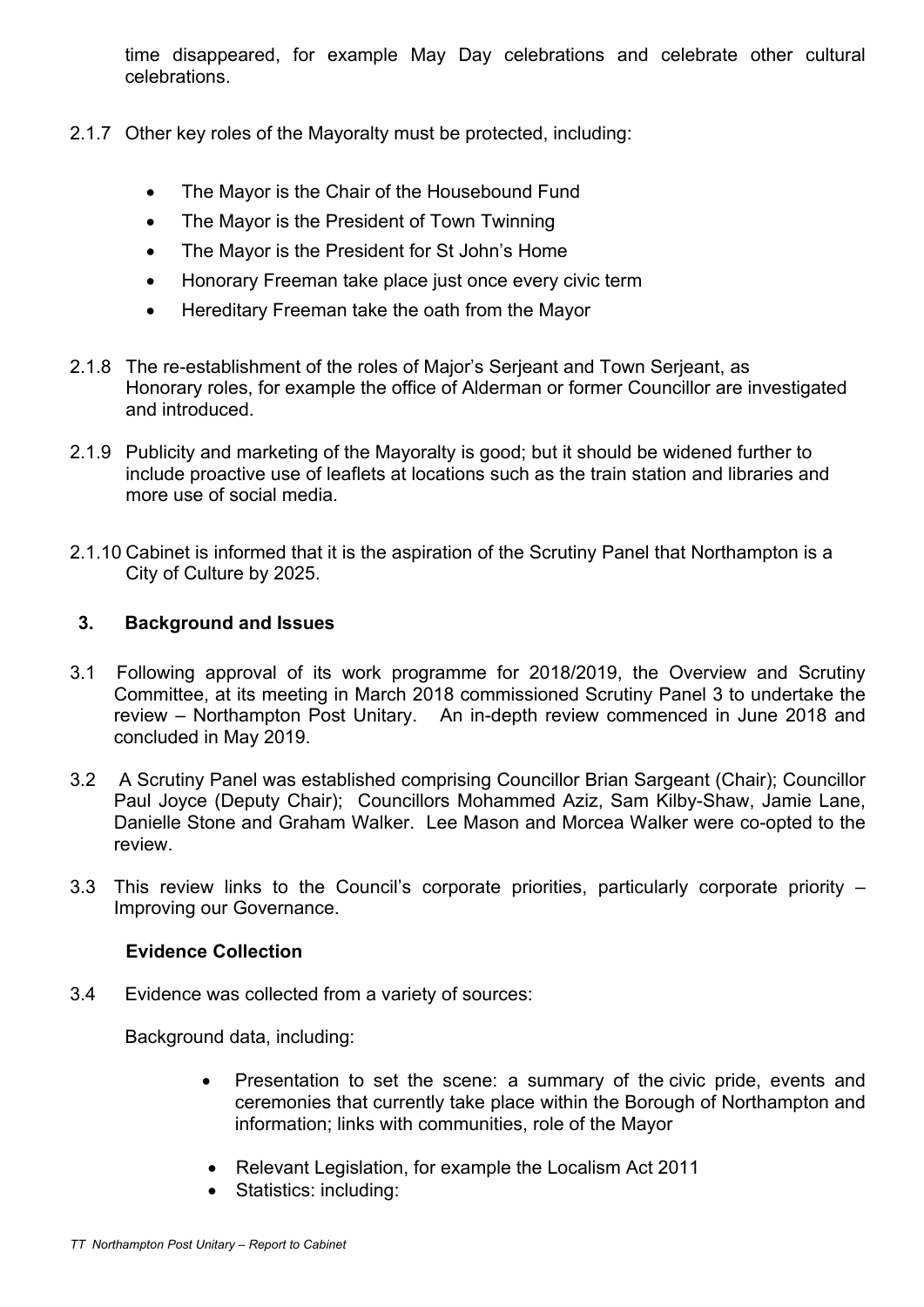Number of Mayoralty events, civic ceremonies etc. Supporting Charities (previous Mayor)

- Best practice external to Northampton/Case Study examples
- Internal expert advisors:
	- **EXECUTE:** The current Mayor of Northampton
	- **Leader and Deputy Leader of the Council**
	- **Executive**
- o External expert advisors:
	- Representative of the Northampton Rotary Club
	- Freeman of the Borough
	- Expert Historian
	- The Chairman, Committee, Mayor's Fund for the Housebound
	- Lord Lieutenant's Office
	- High Sheriff's Office
	- Previous Mayors of Northampton
	- Representatives of All Saints Church, Thomas White, Blue and Orange School
	- Chair, NIFF
	- Town Clerk from a Town Council, such as Sutton Coldfield, **Chester**
- Site visits various Town Councils

#### 4 **Key Findings and Conclusions**

- 4.1 After all of the evidence was collated the following conclusions were drawn:
- 4.1.1 The Scrutiny Panel emphasised that both the Mayoralty and Civic tradition is very important within the town. The Mayoralty should be retained at the Guildhall. The Scrutiny Panel felt that a Charitable Trust could be set up for the Mayoralty.
- 4.1.2 The Scrutiny Panel realised that Oak Apple Day is a Borough Council tradition and was traditionally held at dawn on 29 May each year. It fell on a Sunday one year and was moved to 12 noon. There is a need for this event to be recaptured by the Borough. It is an important Borough event. Over the years a number of civic events have disappeared, it would be the opportune time to reintroduce some of these for example May Day celebrations.
- 4.1.3 100<sup>th</sup> birthday acknowledgements are expanding and this now comes under the remit of Civic Mayors.
- 4.1.4 The Mayor's visit to hospitals on Christmas Day really cheers patients and staff up, specially on the Children's ward.
- 4.1.5 Evidence highlighted that the Mayor of Northampton has key roles during his Mayoralty year including: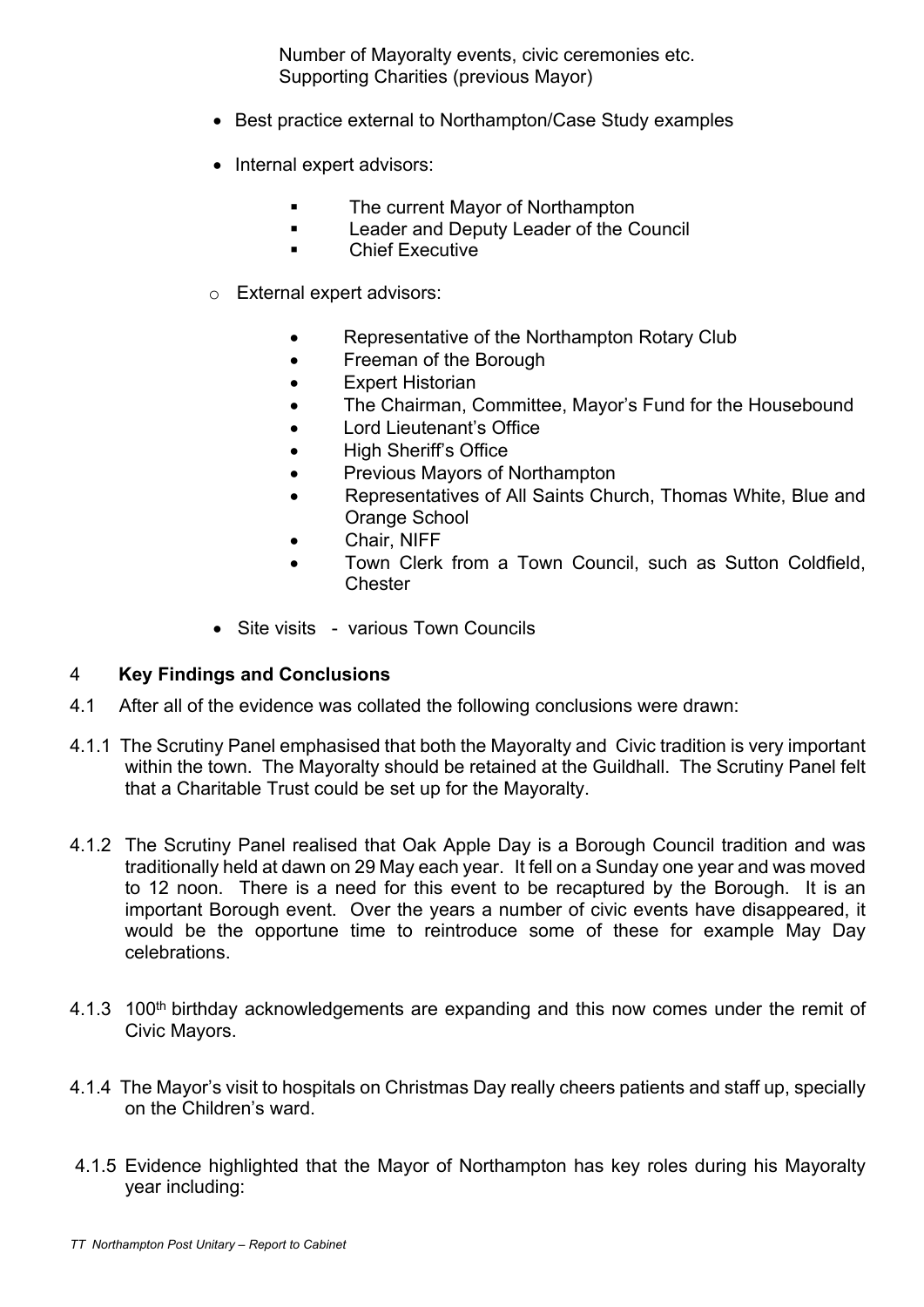- The Mayor is the Chair of the Housebound Fund
- The Mayor is the President of Town Twinning
- The Mayor is the President for St John's Home
- Honorary Freeman take place just once every civic term The Panel queried what would happen in terms of Unitary.
- 4.1.6 The Scrutiny Panel emphasised that there is a need to ensure that the Mace is retained in Northampton's Museum, in the borough and that all silver assets are made secure.
- 4.1.7 It was noted that the punch bowl that is kept in the Mayor's Parlour, was presented to a former Mayor when he had a child whilst in Office.
- 4.1.8 Evidence received highlighted that expert advisors providing information to the Scrutiny Panel all felt strongly about the retaining of the Mayoralty and Civic events.
- 4.1.9 The Scrutiny Panel queried who would lead on Hereditary Freeman Services in any potential Unitary Authority.
- 4.1.10 The Scrutiny Panel highlighted that not many towns have Mayors going back 800 years.
- 4.1.11 The Scrutiny Panel conveyed the view that it hoped that there would be a Town Council, with a Mayor. It was commented that assets would be protected by Town Council.
- 4.1.12 The Scrutiny Panel commended the book "*The Borough of Northampton and Its Guildhall and Civic Traditions - RJB Morris*". The book contained a lot of very important information.
- 4.1.13 The Scrutiny Panel acknowledged the marketing of the Mayoralty via the website but felt this could be done more proactively such as leaflets at places such as the train station and libraries. The Mayoralty needs to be promoted more. Social media could be used more too.
- 4.1.14 Evidence gathering demonstrated that the High Sheriff is appointed by the Crown. The primary role is to look after the High Court Judges. The High Court does not have a formal administrative Office. There is no funding for the role of High Sheriff. It is an unpaid role.
- 4.1.15 It was noted that when the previous Mayor's Serjeant had retired, the role had not been replaced. The Scrutiny Panel felt that it would be useful for there to be an Honorary Mayor's Serjeant, possibly an Alderman, or former Councillor. There would be no cost to such an Honorary post.

# **5. Options**

5.1 Cabinet will need to consider the report as part of its response to the recommendations.